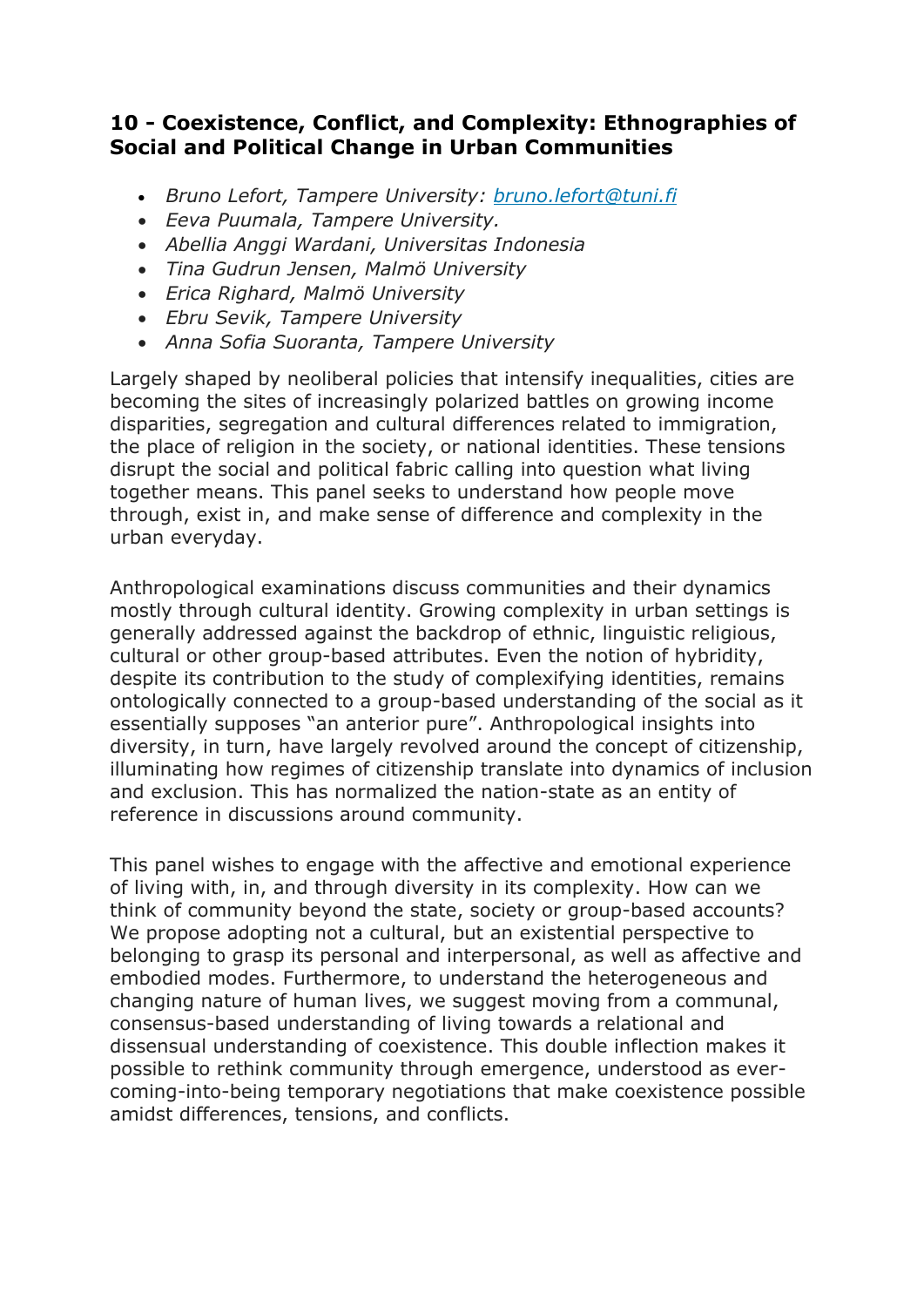## **1. Policies and everyday practices of "social cohesion" in a mixed neighbourhood in Malmö, Sweden**

*Tina Gudrun Jensen and Erica Righard (Malmö Institute for Studies of Migration, Diversity and Welfare (MIM), Malmö University)*

The neighbourhood of *Sofielund* in Malmö is marked by coexistence in terms of, for instance, its population's diverse native and migrant backgrounds and its varying architecture and types of housing. It is also marked by social divisions, including poverty, housing exploitations and criminality. Over time, a large number of interventions have been implemented to better the situation. A new wave of interventions, implemented since the mid-2010s, has gained national attention and are described in terms of success: The neighbourhood is becoming safer and criminality is lowered. The interventions are, among other things, inspired by the Business Improvement District (BID) model and include efforts to enhance social cohesion through a strategy of "opening up Sofielund". This policy strategy seeks to involve associations in Sofielund as a bottom-up way to ensure inclusion and residents' ownership in the process. Yet, many residents in Sofielund are both ambivalent and critical towards this development, and ask if the ongoing development in the long run may lead to exclusion. This presentation draws on research conducted within the project Governance and Lived Experiences of Urban Diversity in SEGregated and MIXed Neighbourhoods (SEGMIX). It includes policy analysis of plans for Malmö and Sofielund, but also of national policy and of projects funded through EU cohesion policy, along with ethnographic fieldwork carried out from 2020 in Sofielund. The presentation provides an analysis of multi-level policies and the lived experiences of residents in Sofielund, and shows how policy efforts on "social cohesion" are implemented and how they are perceived by residents. The presentation thus explores the various positions and normative assumptions about what constitutes a good neighbourhood and "social cohesion," and consequently issues of citizenship, inclusion and exclusion in a mixed neighbourhood.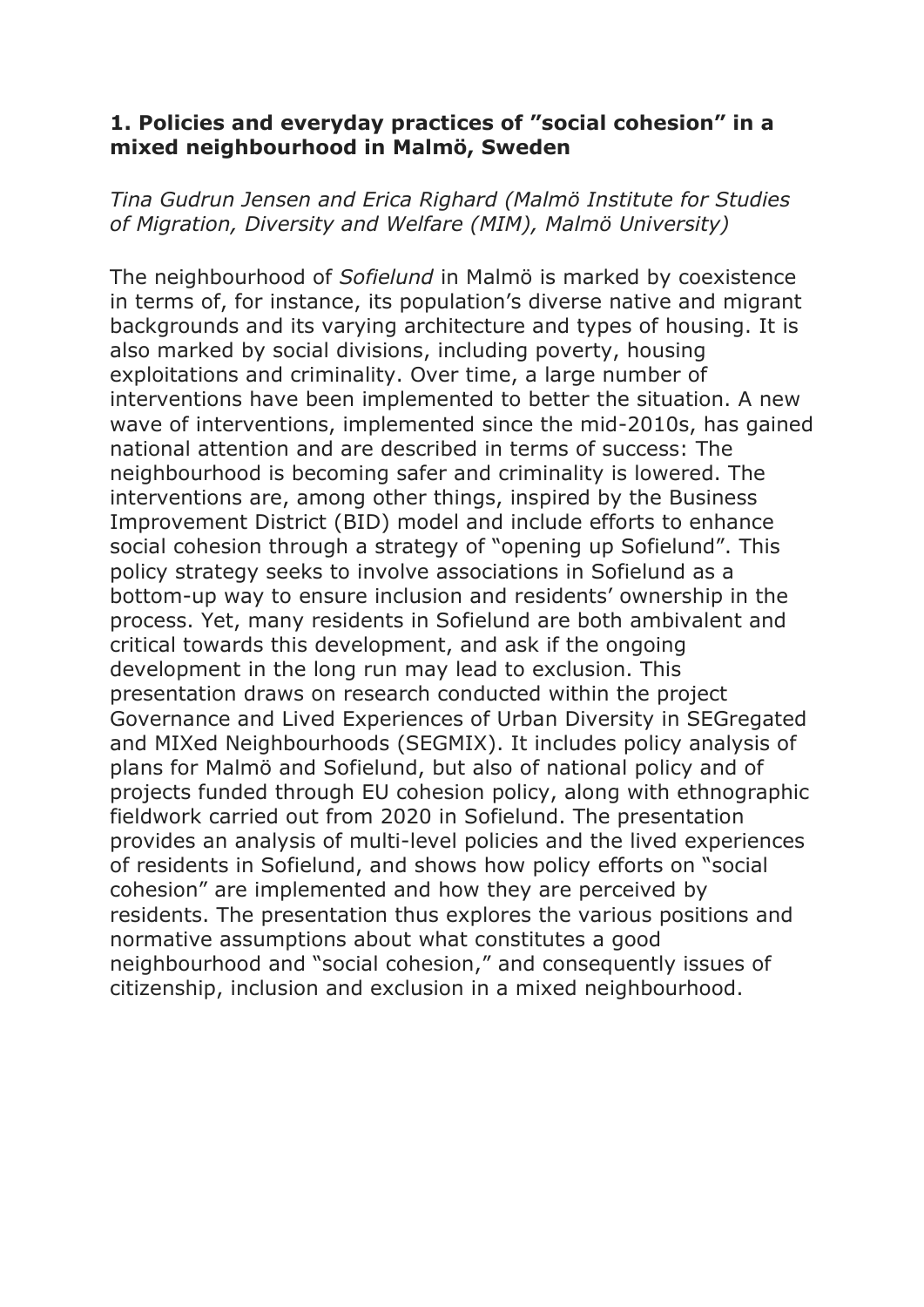## **2. Encounter and Coexistence: Development of the Political Thought on Urban Thresholds**

*Ebru Sevik (TaSSu - Tampere Centre for Societal Sustainability, Tampere University)*

The growing complexity within urban societies renders a transformative effect on the socio-political condition of cities. Although the postmodern metropolis accommodates diverse social, cultural, ethnic and economic actors building interdependent relationships with each other, a paradoxical situation, on the other hand, arises from this multilayered structuring leading to the emergence of a divided society. The persistence of inequalities and growing distances among communities give rise to the fragmentation of urban space, which can be conceptualized as the 'city of enclaves'. Partitioning of the urban environment into socalled 'hegemonic territories', which are homogeneous within themselves, through the framing of identities as 'the self' and 'the other' leaves little room for public debate. In order to reclaim the political by overthrowing the oppressing consequences of this postpolitical condition, the public sites of the city can serve as a common ground where different identities encounter and create a collective hybrid culture through self-expression and deliberation. Within this framework, this paper revisits the idea of 'urban threshold' as an agonistic spatiality having the potential of provoking political thought for an emancipatory urban experience. With a close examination of the spatial emergences that occurred during the Gezi Park Occupation in Istanbul, Turkey in 2013, the in-between spatiality of thresholds is argued to offer a negotiating zone, where conflicting identities are resolved through various solidarizations. The paper investigates the agonistic insights found within the various form of spatial appropriations with regards to the collective resistance occurred during the uprisings. Urban thresholds are argued to frame a deliberative conception of space where debate and dissensus can lead to a collective culture of coexistence.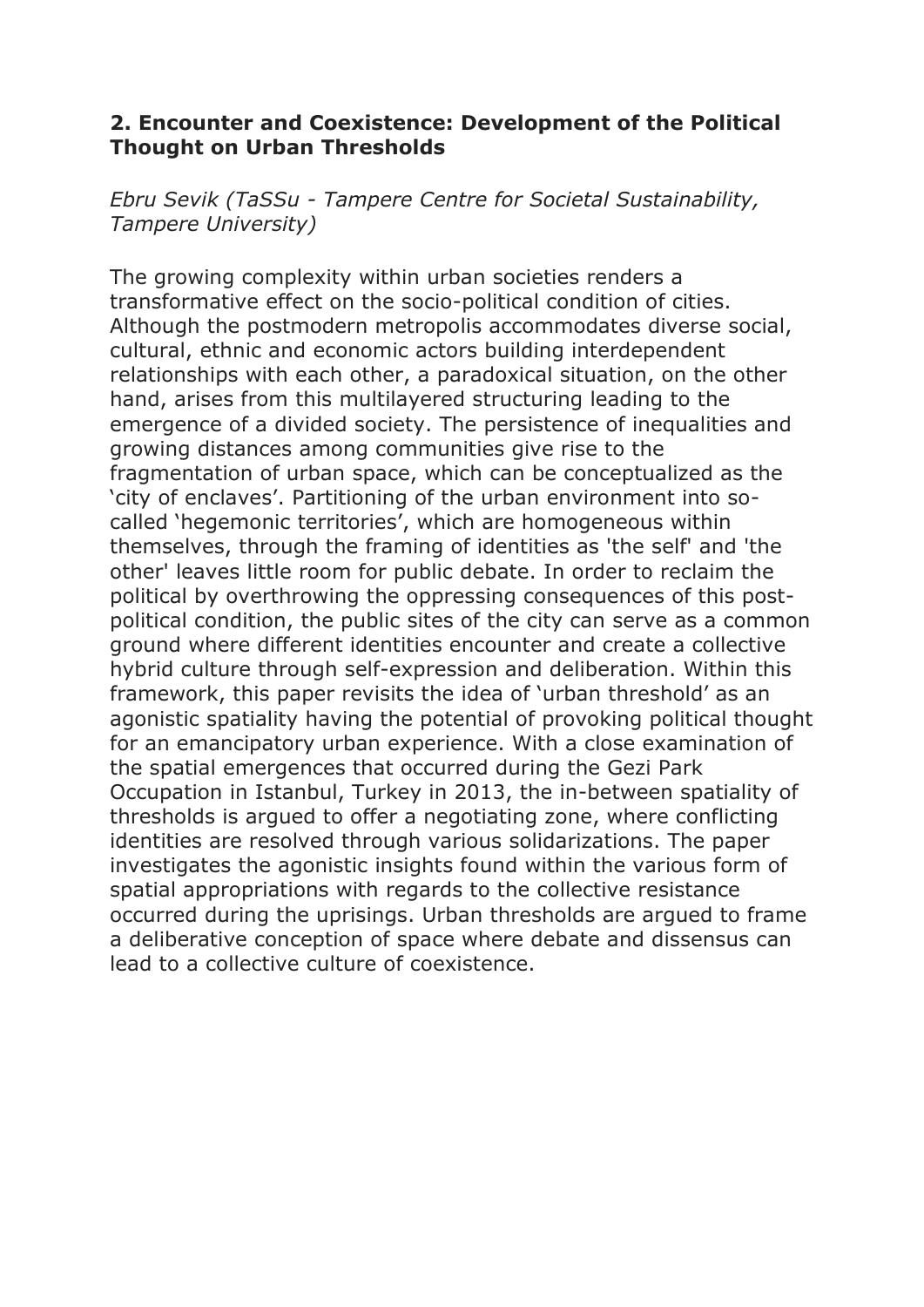# **3. Urban everyday peace**

## *Anna Sofia Suoranta (TAPRI, Tampere University)*

Everyday peace is too often distanced from the lived surroundings of people. The city is taken as a given for conflicting or peaceful encounters that constitute everyday peace. The question of space is central to supplementing the social and structural aspects already theoretically emphasized. Addressing the city as the central stage where coexistence and conflict take place grounds everyday peace. It also gives opportunity to test the idea that everyday peace could be applied to "peaceful" societies and communities, not only to conflict or post-conflict situations. A shift in focus gives room for studying larger processes of how societies become divided or stick together. This will only be possible through understanding peace and conflict as simultaneous and ordinary parts of everyday life. This theoretical exploration into the connection between everyday peace and the urban is part of a PhD project in which the context will be youth living in diverse urban areas in Sweden and Finland.